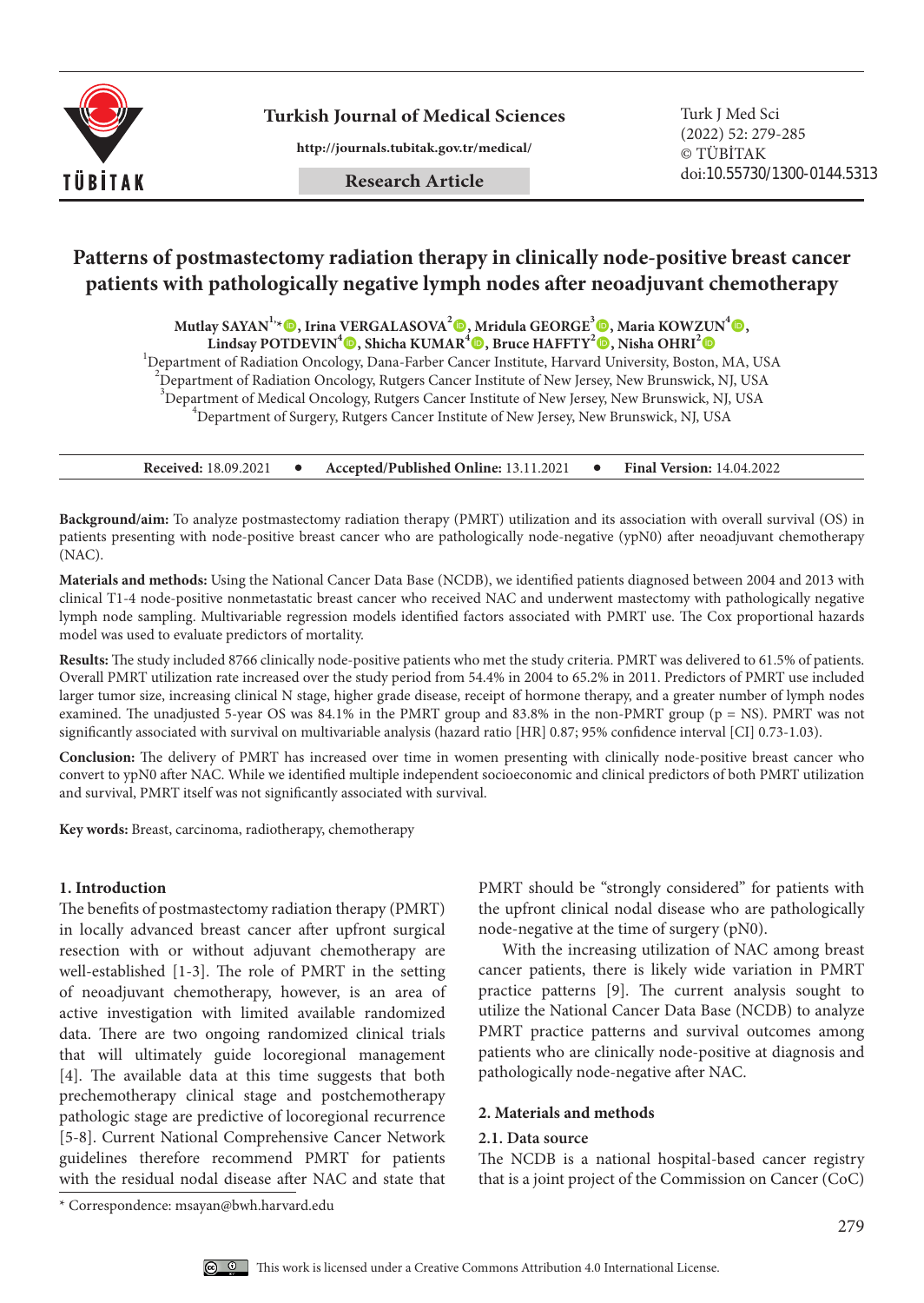of the American College of Surgeons and the American Cancer Society (ACS). It is estimated that 70% of all newly diagnosed malignancies in the United States are captured by facilities participating in this registry and reported to the NCDB. Data are collected by participating cancer program's registries and include details on patient characteristics, cancer staging, tumor histological characteristics, type of first-course treatment administered, and survival outcomes. The CoC's NCDB and the hospitals participating in the NCDB are the sources of the deidentified data used in this study. The ACS and CoC have not verified and are not responsible for the analytic or statistical methodology employed or the conclusions drawn from these data. This study utilized deidentified data and was granted human research exemption from our institutional review board.

## **2.2. Patient selection**

In this study, NCDB registry data from 2004 to 2013 were used to examine the delivery of PMRT to patients diagnosed with clinical T1-4 node-positive breast cancer (American Joint Committee on Cancer Staging Manual, sixth or seventh edition) who received NAC and underwent mastectomy with pathologically negative lymph nodes. Patients with clinical or pathologic evidence of distant metastatic disease, those with bilateral breast cancer, those who received intraoperative therapies, and those who did not receive any treatment at the reporting facility were excluded.

## **2.3. Treatments**

NAC was defined by an interval from initiation of chemotherapy to surgery of 80 to 270 days. PMRT was defined as delivery of 45 Gray (Gy) or more of external beam radiotherapy to the chest wall with or without regional nodal irradiation. PMRT was required to start between 15 and 180 days after surgery. While the number of lymph nodes removed was reported in the NCDB, the axillary surgery type (sentinel lymph node biopsy vs. axillary dissection), the presence or absence of extranodal extension, and specific lymph node target volumes (axillary vs. supraclavicular vs. internal mammary lymph nodes) were not specified in the NCDB.

## **2.4. Statistical analysis**

Chi-square tests were used to compare patient demographic, facility, clinicopathologic, and treatment details between patients who did and did not receive PMRT. Multivariate logistic regression was used to identify predictors of PMRT utilization. Five-year OS was estimated using the Kaplan-Meier method. Factors associated with mortality were identified using the Cox proportional hazards model. The patient, facility, and tumor level variables were considered in the analyses. A landmark of 180 days from surgery was used for survival analyses.

#### **3. Results**

A total of 8,766 breast cancer patients diagnosed between 2004 and 2013 with clinical T1-4 node-positive disease who received NAC and underwent mastectomy with pathologically negative lymph node sampling were identified. PMRT was received by 61.5% of these patients (Figure 1). Most patients (78.2%) had clinical N1 disease prior to NAC. Patients with clinical N2 and N3 were 13.4% and 8.5%, respectively. Prior to NAC, 53.4% of the patients had clinical T1-2 and 46.6% had clinical T3-4 disease. After NAC, 92.5% of the patients had pathologic T0-2 disease and 7.5% had pathologic T3-4 disease.

Figure 2 demonstrates trends in PMRT use between 2004 and 2013. Overall PMRT utilization rate increased over the study period from 54.4% in 2004 to 65.2% in 2011. The rate of increase varied depending upon the year. The largest increase in PMRT utilization was seen between 2004 and 2005, from 54.4% to 60.2%.

Table 1 shows the predictors of PMRT utilization on multivariable analysis. Older age, higher Charlson-Deyo comorbidity score, insurance with Medicaid/ Medicare, further distance from the treatment center, and reconstruction were all associated with decreased utilization of PMRT. Patients with higher clinical T stage, higher clinical N stage, or higher-grade disease were more likely to receive PMRT, as were patients who received hormone therapy and patients with greater numbers of lymph nodes examined. Race, income, facility type (academic vs. nonacademic), pathologic T stage, and laterality were not significantly associated with PMRT on multivariable analysis.

The Median follow-up was 39 months. Unadjusted 5-year overall survival was not significantly different at 84.1% in the PMRT group and 83.8% in the non-PMRT group (Figure 3). Table 2 lists the predictors of mortality according to multivariable analysis for all patients included in this study. Older age, increasing clinical or pathologic T stage, increasing clinical N stage, and Medicaid/Medicare insurance were associated with decreased survival. Patients who received hormone therapy or those with greater numbers of lymph nodes examined had improved survival. PMRT, race, Charlson-Deyo comorbidity score, income, facility type (academic vs. non-academic), laterality, and grade were not significantly associated with survival on multivariable analysis. Notably, PMRT was not significant associated with survival (multivariable hazard ratio [HR] 0.87; 95% confidence interval [CI] 0.73-1.03).

#### **4. Discussion**

With this study using a large population-based database, we have demonstrated that the utilization of PMRT increased in clinically node positive breast cancer patients who converted to pathologically node negative after NAC.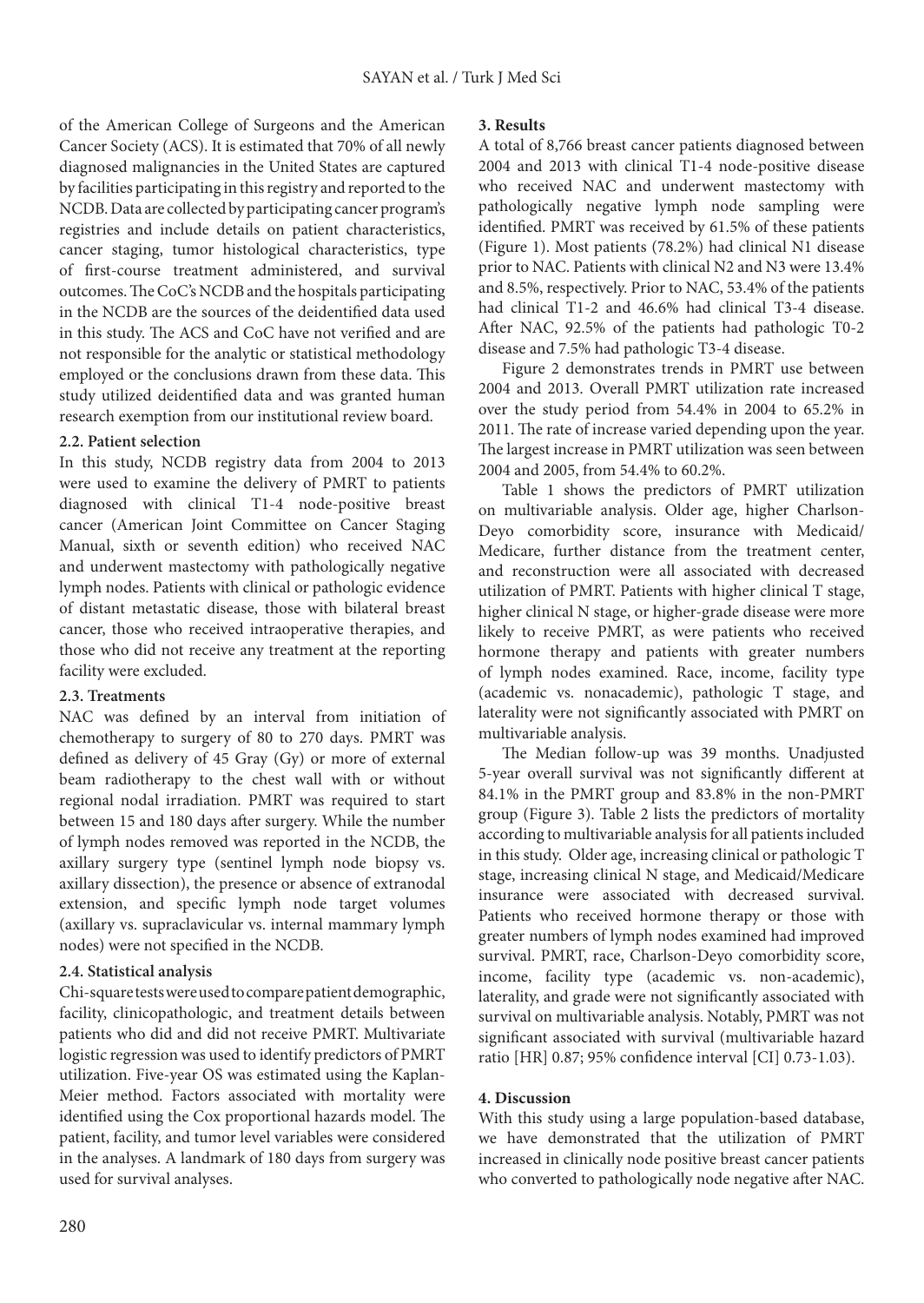## SAYAN et al. / Turk J Med Sci



**Figure 1.** CONSORT diagram for 8766 patients with nonmetastatic invasive breast cancer who were clinically node-positive, received neoadjuvant chemotherapy, underwent mastectomy, and were pathologically node-negative.



**Figure 2.** The use of postmastectomy radiation therapy is illustrated by the year of diagnosis.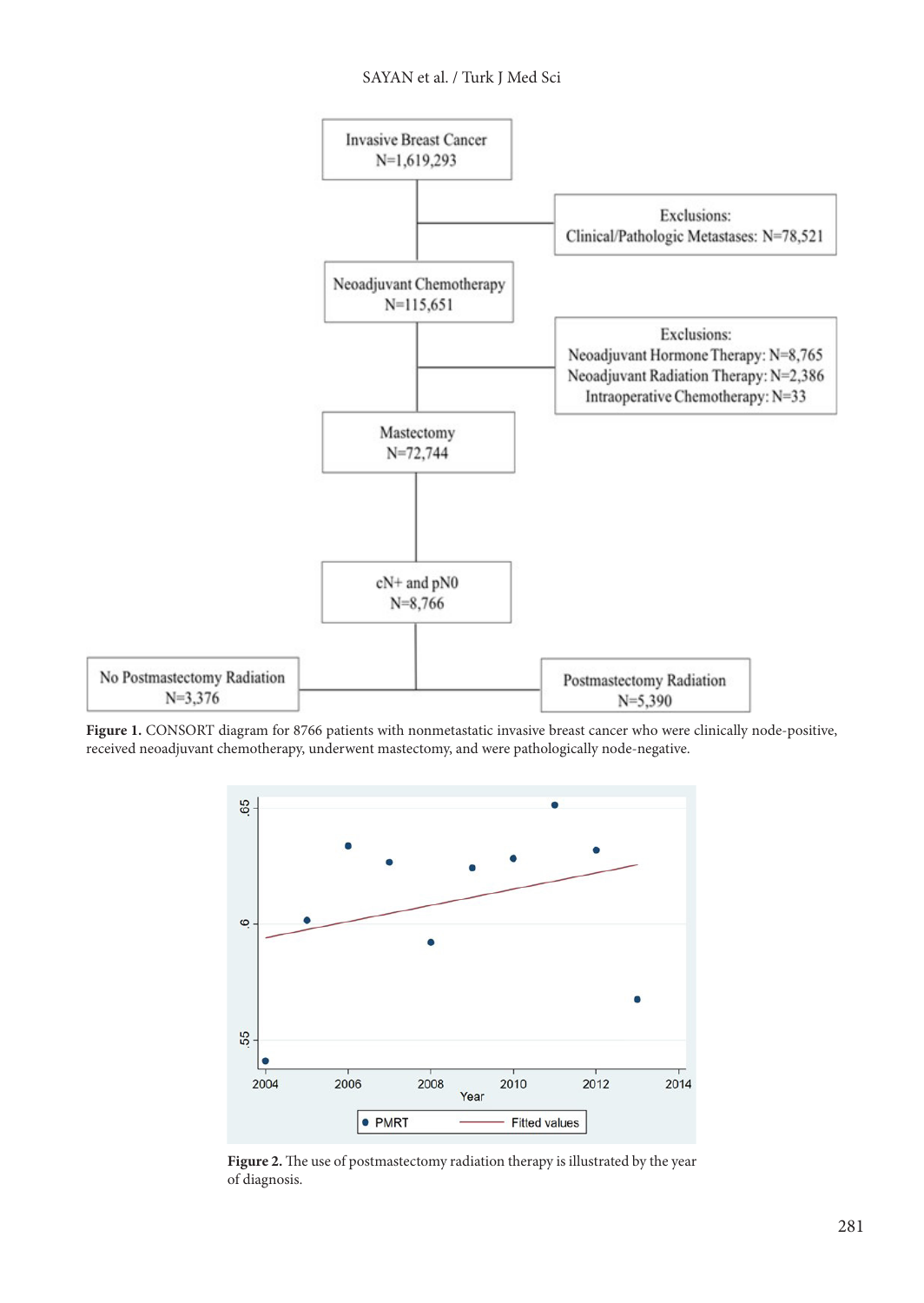| Variable*           | Odds ratio | 95% Cl        | p       |
|---------------------|------------|---------------|---------|
| Age, y              |            |               |         |
| $\leq 50$           | 1.00       | Reference     |         |
| >50                 | 0.87       | $0.78 - 0.98$ | 0.018   |
| Charlson-Deyo score |            |               |         |
| $0 - 1$             | 1.00       | Reference     |         |
| $\overline{2}$      | 0.64       | $0.42 - 0.99$ | 0.046   |
| Primary payer       |            |               |         |
| Private insurance   | 1.00       | Reference     |         |
| Medicaid/Medicare   | 0.66       | $0.58 - 0.75$ | < 0.001 |
| Distance, miles     |            |               |         |
| >50                 | 1.00       | Reference     |         |
| $\leq 50$           | 0.70       | $0.58 - 0.85$ | < 0.001 |
| Hormone therapy     |            |               |         |
| No                  | 1.00       | Reference     |         |
| Yes                 | 1.80       | 1.60-2.02     | < 0.001 |
| Clinical T stage    |            |               |         |
| $cT1-2$             | 1.00       | Reference     |         |
| $cT3-4$             | 1.83       | 1.64-2.06     | < 0.001 |
| Clinical N stage    |            |               |         |
| cN1                 | 1.00       | Reference     |         |
| cN2                 | 1.53       | 1.30-1.81     | < 0.001 |
| cN3                 | 2.02       | 1.63-2.49     | < 0.001 |
| No. LNs examined    |            |               |         |
| < 10                | 1.00       | Reference     |         |
| $\geq 10$           | 1.22       | 1.09-1.36     | < 0.001 |
| Grade               |            |               |         |
| G1                  | 1.00       | Reference     |         |
| G <sub>2</sub>      | 1.41       | $1.02 - 1.96$ | 0.04    |
| G <sub>3</sub>      | 1.47       | $1.02 - 2.02$ | 0.02    |
| Reconstruction      |            |               |         |
| N <sub>0</sub>      | 1.00       | Reference     |         |
| Yes                 | 0.76       | $0.67 - 0.86$ | < 0.001 |

**Table 1.** Predictors of postmastectomy radiation therapy receipt for all patients.

\*Only significant variables are shown. Race, income, facility type (academic vs nonacademic), pathologic T stage, and laterality were not significantly associated with PMRT utilization.

PMRT utilization rates ranged from 54.4% to 65.2%, peaking in 2011. Though multiple independent predictors of PMRT utilization and survival were identified, PMRT itself was not significantly associated with survival.

Utilization of NAC has been increasing. Potential benefits include pathologic down-staging, avoiding delays in systemic therapy, and upfront treatment of micrometastatic disease [9-11]. These advantages, particularly in the setting of complete pathological nodal response, create a unique challenge for clinicians in determining the optimal subsequent locoregional therapy. While we await results of the ongoing NSABP B51/RTOG 1304 randomized clinical trial investigating the benefit of regional nodal irradiation in this patient population, the currently available data is largely limited by its retrospective nature and somewhat conflicting results.

One observation from our study is that PMRT was not significantly associated with survival. Similarly, Shim et al. analyzed the outcomes of 151 patients with clinical stage II (60%) and III (40%) breast cancer who were treated with NAC followed by mastectomy with complete pathological nodal response [12]. Of these, 105 received PMRT and 46 did not. The 5-year LRR-free survival was 98.1% with PMRT and 92.3% without PMRT, and the 5-year OS was similar at 93.3% vs. 89.9%. Le Scodan et al. also identified 134 women with clinical stage II (62%) and III (38%) breast cancer treated with NAC and mastectomy who were pathologically node-negative. PMRT was delivered to 78 patients. The 10-year LRR-free survival and OS rates were similar among patients who received PMRT and those who did not: 96.2% vs. 86.8% ( $p = 0.18$ ) and 77.2% vs. 87.7%  $(p = 0.15)$ , respectively [13]. Both studies reported that PMRT was not a prognostic factor on multivariate analysis. However, a study from MD Anderson Cancer Center showed that PMRT was associated with improved diseasespecific and OS in breast cancer patients who achieved complete pathological response after NAC [14]. In this study, McGuire et al. identified 106 patients with clinical stage I (2%), II (31%), and III (66%) disease treated with NAC and mastectomy who had a complete pathological response. PMRT was delivered to 72 patients. In patients with clinical stage III disease, the 10-year LRR and OS rates were higher with PMRT compared to those without PMRT: 7.3% vs 33.3% ( $p = 0.040$ ) and 77.3% vs 33.3% ( $p =$ 0.0016), respectively. However, the limited sample size and unbalanced baseline characteristics between the groups bring into question the statistical power of the reported study observations.

While the result of the ongoing NSABP B51/RTOG 1304 randomized clinical trial is pending, an unquantifiable factor that may have contributed to the increasing use of PMRT during the latter period of the study was the effect of the NCICMA.20 and EORTC 22922 trials. These trials examined the role of regional nodal irradiation in patients who had breast cancer with 1 to 3 positive lymph nodes. In 2010 and 2011, the preliminary findings from those trials suggesting that regional nodal irradiation improved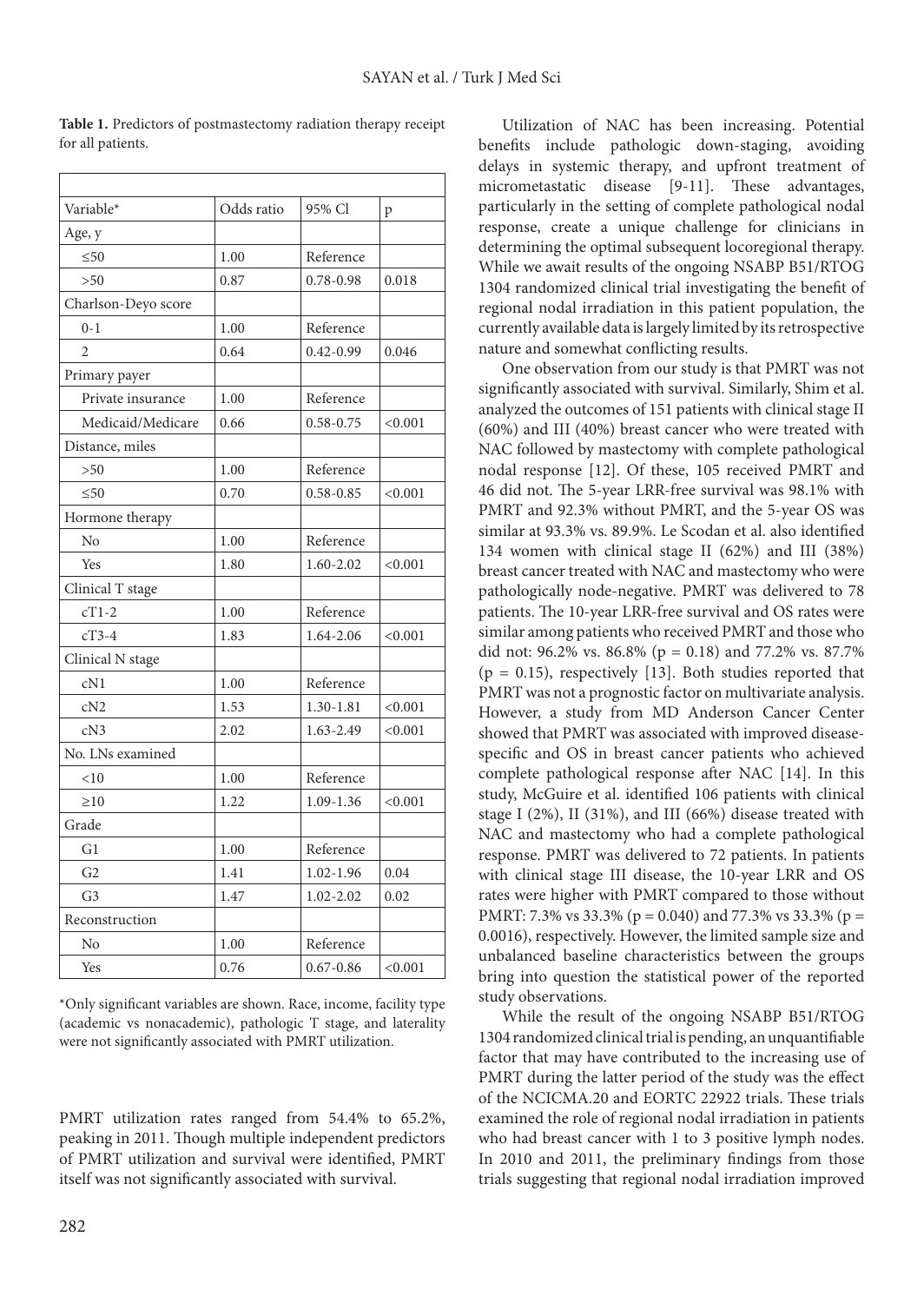

**Figure 3.** Kaplan-Meier 5-year survival curves for all patients stratified by PMRT utilization.

**Table 2.** Predictors of survival for all patients.

| Variable*          | Hazard ratio | 95% Cl        | p       |
|--------------------|--------------|---------------|---------|
| Age, y             |              |               |         |
| $\leq 50$          | 1.00         | Reference     |         |
| >50                | 1.34         | $1.12 - 1.61$ | 0.002   |
| Primary payer      |              |               |         |
| Private insurance  | 1.00         | Reference     |         |
| Medicaid/Medicare  | 1.40         | 1.16-1.69     | < 0.001 |
| Hormone therapy    |              |               |         |
| No                 | 1.00         | Reference     |         |
| Yes                | 0.56         | $0.50 - 0.69$ | < 0.001 |
| Clinical T stage   |              |               |         |
| $cT1-2$            | 1.00         | Reference     |         |
| $cT3-4$            | 1.30         | 1.08-1.56     | 0.006   |
| Clinical N stage   |              |               |         |
| cN1                | 1.00         | Reference     |         |
| cN2                | 1.34         | 1.08-1.67     | 0.007   |
| cN3                | 1.38         | 1.04-1.82     | 0.024   |
| Pathologic T stage |              |               |         |
| $cT1-2$            | 1.00         | Reference     |         |
| $cT3-4$            | 1.61         | 1.27-2.03     | < 0.001 |
| No. LNs examined   |              |               |         |
| < 10               | 1.00         | Reference     |         |
| $\geq 10$          | 0.70         | $0.59 - 0.83$ | < 0.001 |
| <b>PMRT</b>        |              |               |         |
| No                 | 1.00         | Reference     |         |
| Yes                | 0.87         | $0.73 - 1.03$ | 0.115   |

\*Only significant variables and PMRT are shown. Race, Charlson-Deyo score, income, facility type (academic vs. nonacademic), laterality, and grade were not significantly associated with survival.

disease-free survival and overall survival [15, 16]. While the majority of patients included in these trials underwent breast conserving therapy, these results are often extrapolated to patients who undergo mastectomy. The findings may have encouraged more radiation oncologists to pursue PMRT for women who had T1-T2 primary tumors with 1 to 3 positive lymph nodes. Furthermore, an important observation of our study was that the high rate of cN1 disease in the study population (78.2%) which may have contributed to no survival benefits with PMRT.

In the absence of randomized data, retrospective studies suggest that the initial extent of disease clinically and the response of axillary lymph nodes to NAC are important factors to consider when considering adjuvant PMRT. However, breast cancer patients who receive NAC represent a heterogeneous group, ranging from locally advanced, inoperable to early-stage, operable disease. Furthermore, different response rates to NAC also contribute to the heterogeneity of this patient population. Therefore, it is difficult to generalize treatment recommendations across such a diverse population. It is also not clear how to prioritize clinical stage at the time of presentation and residual pathologic disease burden after NAC in the decision-making process. It is likely this lack of clarity that contributes to the varying PMRT practice patterns seen in the present analysis.

There are several important limitations of our present analysis. Details regarding chemotherapy agents administered, the use of targeted therapies, the use of sentinel lymph node biopsy, radiation lymph node volumes, and biological characteristics of the tumor such as ER, PR, Her2, and Ki-67 status were not available. Additionally, the NCDB does not include data on LRR and disease-free survival, which is particularly relevant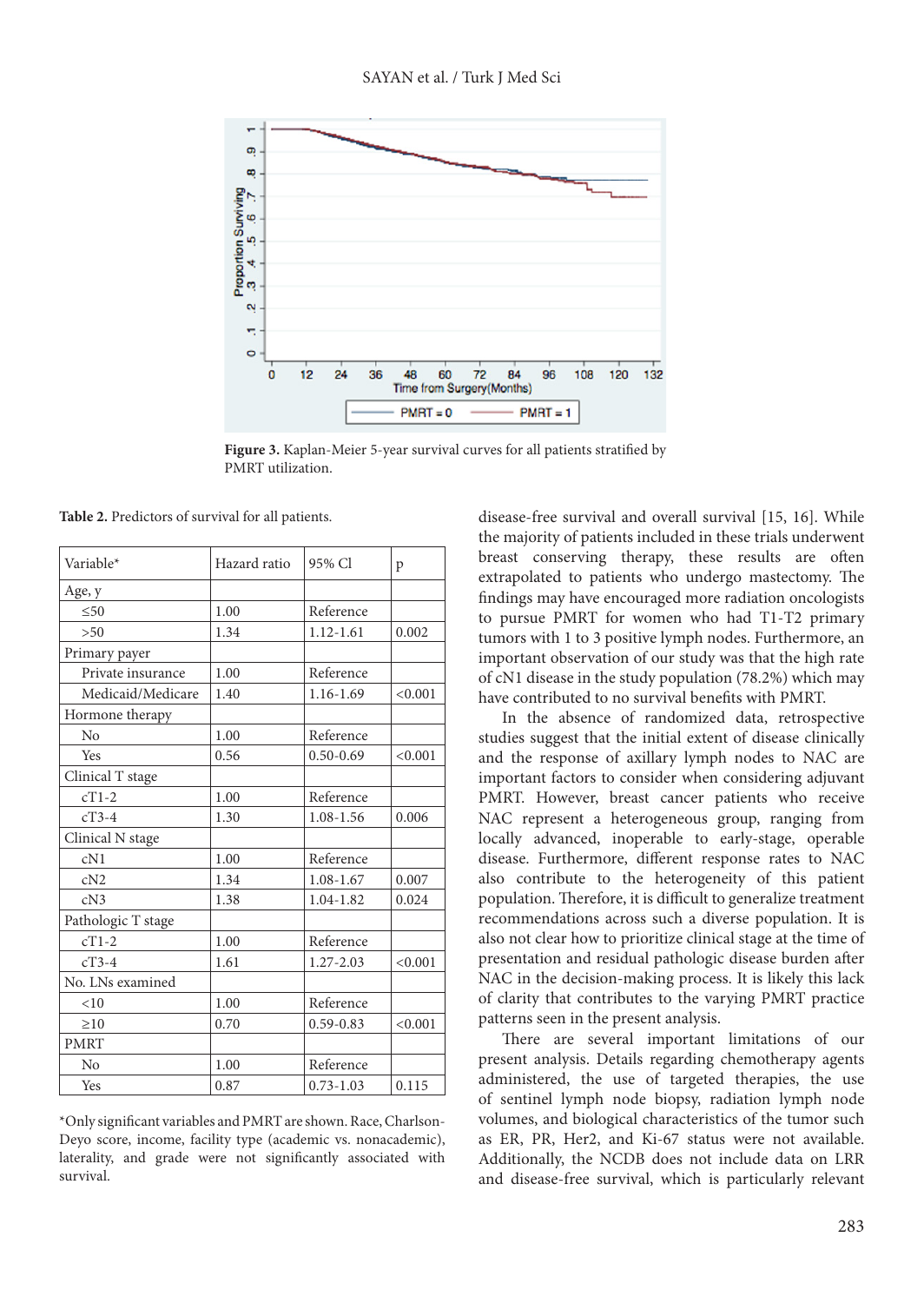for our study population. Additional limitations of our study include the retrospective nature of the data, patient selection and institutional reporting bias, and a relatively short period of follow-up.

In conclusion, we report that about 60% of patients with clinically node-positive breast cancer who were ypN0 after NAC received PMRT. We identified multiple independent socioeconomic and clinical predictors of

### **References**

- 1. Overgaard M, Hansen PS, Overgaard J, Rose C, Andersson M et al. Postoperative radiotherapy in high-risk premenopausal women with breast cancer who receive adjuvant chemotherapy. Danish Breast Cancer Cooperative Group 82b Trial. New England Journal of Medicine 1997; 337 (14): 949-955. doi: 10.1056/NEJM199710023371401
- 2. Overgaard M, Jensen MB, Overgaard J, Hansen PS, Rose C et al. Postoperative radiotherapy in high-risk postmenopausal breast-cancer patients given adjuvant tamoxifen: Danish Breast Cancer Cooperative Group DBCG 82c randomised trial. Lancet 1999; 353 (9165): 1641-1648. doi: 10.1016/S0140- 6736(98)09201-0
- 3. McGale P, Taylor C, Correa C, Cutter D, Duane F et al. Effect of radiotherapy after mastectomy and axillary surgery on 10-year recurrence and 20-year breast cancer mortality: meta-analysis of individual patient data for 8135 women in 22 randomised trials. Lancet 2014; 383 (9935): 2127-2135. doi: 10.1016/S0140- 6736(14)60488-8
- 4. Mamounas EP, Bandos H, White JR, Julian TB, Khan AJ et al. NRG Oncology/NSABP B-51/RTOG 1304: Phase III trial to determine if chest wall and regional nodal radiotherapy (CWRNRT) post mastectomy (Mx) or the addition of RNRT to whole breast RT post breast-conserving surgery (BCS) reduces invasive breast cancer recurrence-free interval (IBCR-FI) in patients (pts) with pathologically positive axillary (PPAx) nodes who are ypN0 after neoadjuvant chemotherapy (NC). Journal of Clinical Oncology 2019; 37 (15): 600-600. doi: 10.1200/JCO.2019.37.15\_suppl.TPS600
- 5. Mamounas EP, Anderson SJ, Dignam JJ, Bear HD, Julian TB et al. Predictors of locoregional recurrence after neoadjuvant chemotherapy: results from combined analysis of National Surgical Adjuvant Breast and Bowel Project B-18 and B-27. Journal of Clinical Oncology 2012; 30 (32): 3960-3966. doi: 10.1200/JCO.2011.40.8369
- 6. Huang EH, Tucker SL, Strom EA, McNeese MD, Kuerer HM et al. Postmastectomy radiation improves local-regional control and survival for selected patients with locally advanced breast cancer treated with neoadjuvant chemotherapy and mastectomy. Journal of Clinical Oncology 2004; 22 (23): 4691- 4699. doi: 10.1200/JCO.2004.11.129

PMRT utilization. PMRT was not significantly associated with survival.

#### **Informed consent**

Since the data used in this study were extracted from the deidentified NCDB file, no informed consent was obtained, and the research was considered exempt from institutional review board approval.

- 7. Buchholz TA, Tucker SL, Masullo L, Kuerer HM, Erwin J et al. Predictors of local-regional recurrence after neoadjuvant chemotherapy and mastectomy without radiation. Journal of Clinical Oncology 2002; 20 (1): 17-23. doi: 10.1200/ JCO.2002.20.1.17
- 8. Wright JL, Takita C, Reis IM, Zhao W, Saigal K et al. Predictors of locoregional outcome in patients receiving neoadjuvant therapy and postmastectomy radiation. Cancer 2013; 119 (1): 16-25. doi: 10.1002/cncr.27717
- 9. Mougalian SS, Soulos PR, Killelea BK, Lannin DR, Abu-Khalaf MM et al. Use of neoadjuvant chemotherapy for patients with stage I to III breast cancer in the United States. Cancer 2015; 121 (15): 2544-2552. doi: 10.1002/cncr.29348
- 10. Bonadonna G, Veronesi U, Brambilla C, Ferrari L, Luini A et al. Primary chemotherapy to avoid mastectomy in tumors with diameters of three centimeters or more. Journal of the National Cancer Institute 1990; 82 (19): 1539-1545. doi: 10.1093/ jnci/82.19.1539
- 11. Fisher B, Brown A, Mamounas E, Wieand S, Robidoux A et al. Effect of preoperative chemotherapy on local-regional disease in women with operable breast cancer: findings from National Surgical Adjuvant Breast and Bowel Project B-18. Journal of Clinical Oncology 1997; 15 (7): 2483-2493. doi: 10.1200/ JCO.1997.15.7.2483
- 12. Shim SJ, Park W, Huh SJ, Choi DH, Shin KH et al. The role of postmastectomy radiation therapy after neoadjuvant chemotherapy in clinical stage II-III breast cancer patients with pN0: a multicenter, retrospective study (KROG 12-05). International Journal of Radiation Oncology Biology Physics 2014; 88 (1): 65-72. doi: 10.1016/j.ijrobp.2013.09.021
- 13. Le Scodan R, Selz J, Stevens D, Bollet MA, De La Lande B et al. Radiotherapy for stage II and stage III breast cancer patients with negative lymph nodes after preoperative chemotherapy and mastectomy. International Journal of Radiation Oncology Biology Physics 2012; 82 (1): 1-7. doi: 10.1016/j. ijrobp.2010.12.054
- 14. McGuire SE, Gonzalez-Angulo AM, Huang EH, Tucker SL, Kau SC et al. Postmastectomy radiation improves the outcome of patients with locally advanced breast cancer who achieve a pathologic complete response to neoadjuvant chemotherapy. International Journal of Radiation Oncology Biology Physics 2007; 68 (4): 1004-1009. doi: 10.1016/j.ijrobp.2007.01.023